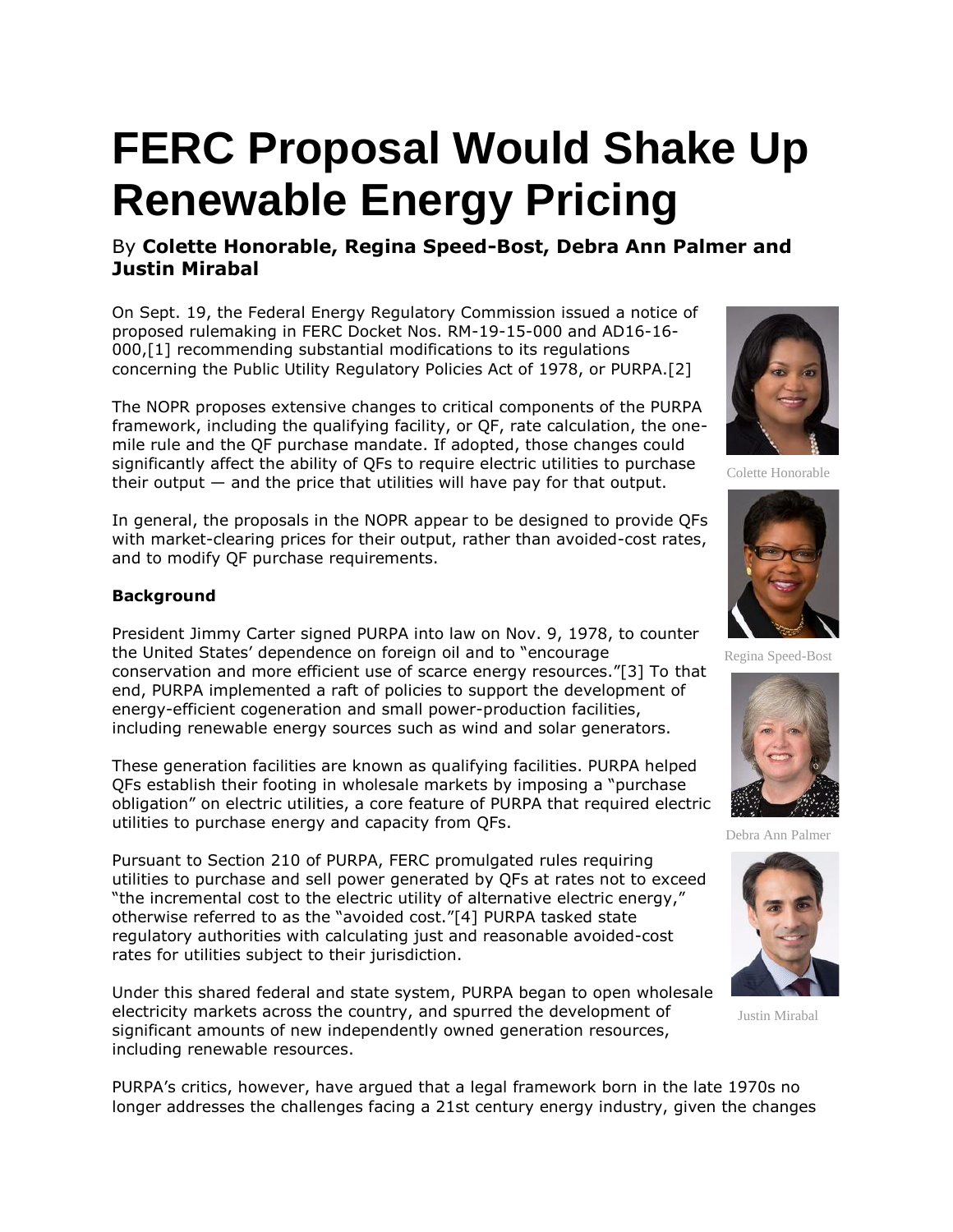that have occurred in the last 40 years. Since PURPA was enacted, the country has experienced the shale gas and oil booms, developed organized wholesale electricity markets and seen the unprecedented integration of renewables.

Therefore, as PURPA permits FERC to revisit its implementing regulations "from time to time," the commission has proposed an ambitious reform of those regulations.[5]

### **Key Reforms Proposed**

The key reforms proposed by FERC are described below, with the commission seeking industry input on each of these issues.

# *QF Rates No Longer Need to Be Fixed for Term of Contract*

The existing PURPA regulations provide that, if a QF sells power pursuant to a contract, the QF can choose a pricing option based on either: (1) the purchasing electric utility's avoided cost, calculated and fixed at the time the legally enforceable obligation, or LEO, is incurred; or (2) the purchasing electric utility's avoided cost calculated at the time of delivery.

Under the NOPR, state authorities would have discretion to require that energy rates under QF contracts be based on "as-available" energy rates calculated at the time of delivery, rather than being fixed for the term of the contract.[6] The NOPR, therefore, proposes to eliminate the requirement that a utility must provide a QF the option of entering into a QF contract or a LEO at an avoided-cost, fixed energy rate for the duration of the contract.

# *Fixed Energy Rates for QFs Can Be Based on Forward Price Curve*

The NOPR would also allow state authorities to authorize a fixed energy rate for QFs based on forecasted energy prices and the anticipated dates of delivery during the term of a QF's contract.[7] States would be permitted to develop fixed energy rates using the forward price curve, essentially a projection of energy prices at delivery over the life of the QF contract.

If states adopt this proposal, the avoided-cost methodologies are likely to face substantial changes. It appears that FERC's proposal would allow states to adopt methodologies to set QF rates at levels designed to approach market-clearing rates.

# *State Authorities Can Develop As-Available QF Energy Rates Based on Market Factors*

The existing PURPA regulations require state authorities to consider nonmarket factors when setting the avoided-cost rate, including reliability and the availability of the QF. However, the NOPR proposes to retool the QF rate calculation to focus on market factors.[8]

The NOPR proposes to authorize state authorities to set as-available QF energy rates for power sales to electric utilities located outside of regional transmission organizations, or RTOs, and independent system operator, or ISO, markets, based on "competitive prices" established at the time of delivery.

Competitive prices could be based on energy rates established at liquid market hubs, or energy rates determined pursuant to formulas based on natural gas price indices and a proxy heat rate for an efficient natural gas combined-cycle generating facility. This aspect of the NOPR further indicates FERC's desire to permit QF rates to be set at market-clearing levels.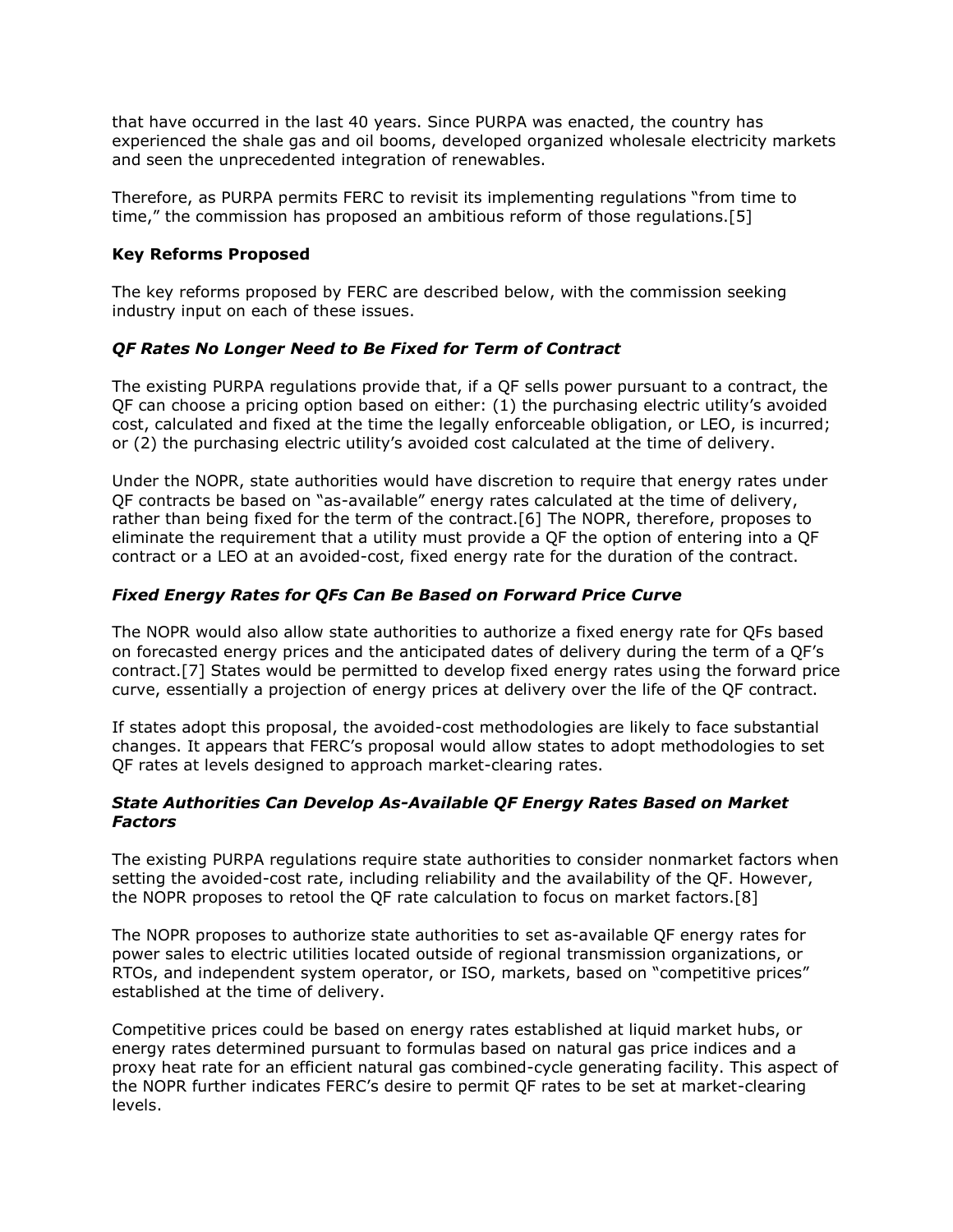# *Utilities in States With Retail Choice Programs Are Relieved From QF Purchase Obligation*

An important feature of PURPA is the requirement that electric utilities must purchase energy and capacity from QFs. However, the NOPR excuses electric utilities from the purchase obligation under PURPA to the extent the purchasing electric utility's supply obligation has been reduced by a state retail choice program.[9]

FERC is proposing to further reduce utilities' purchase obligations under PURPA beyond that permitted by the Energy Policy Act of 2005.

#### *A Flexible One-Mile Rule*

FERC's current one-mile rule is a component of the test to determine if multiple small power-production facilities actually constitute a single generation facility located "at the same site" under PURPA, or are multiple generation facilities. As generation facilities cannot exceed 80 MW to obtain QF status as a small power-production facility, the question of how many generating units are located "at the same site" can be critical to determining if a facility or facilities is a QF.

Under the one-mile rule, a generating facility with multiple generating units (the "electrical generating equipment") is deemed a single facility if all pieces of electrical generating equipment: (1) are located within one mile of each other; (2) use the same energy resource; and (3) are owned by the same persons or their affiliates.

The commission's regulations explain that the one-mile span between generating facilities must be measured from the electrical generating equipment of each facility. Thus, for example, wind or solar facilities located more than a mile apart may each qualify as QFs under the current regulations.

The current one-mile rule has generated discussion regarding its application. The NOPR proposes a framework that addresses the application of the one-mile rule.[10] Under the NOPR, there would be an irrebuttable presumption that facilities that are located one mile apart or less constitute a single facility.

If power production facilities are one to ten miles apart, the facilities must demonstrate that they constitute a single facility, thereby qualifying as a QF. There would be an irrebuttable presumption that facilities ten miles apart or more are separate facilities.

In addition, the NOPR proposes to define "electrical generating equipment" to refer to all boilers, heat recovery steam generators, prime movers (any mechanical equipment driving an electric generator), electrical generators, photovoltaic solar panels and/or inverters, fuel cell equipment and/or other primary power generation equipment used in the facility, excluding equipment for gathering energy to be used in the facility.[11]

In other words, the NOPR seeks to clarify a number of issues surrounding the one-mile rule.

### *Reduce Small Facilities' Rebuttable Presumption for Participation in Wholesale Markets*

The Energy Policy Act of 2005 added Section 210(m) to PURPA, which permitted FERC to eliminate an electric utility's obligation to purchase power from QFs that have access to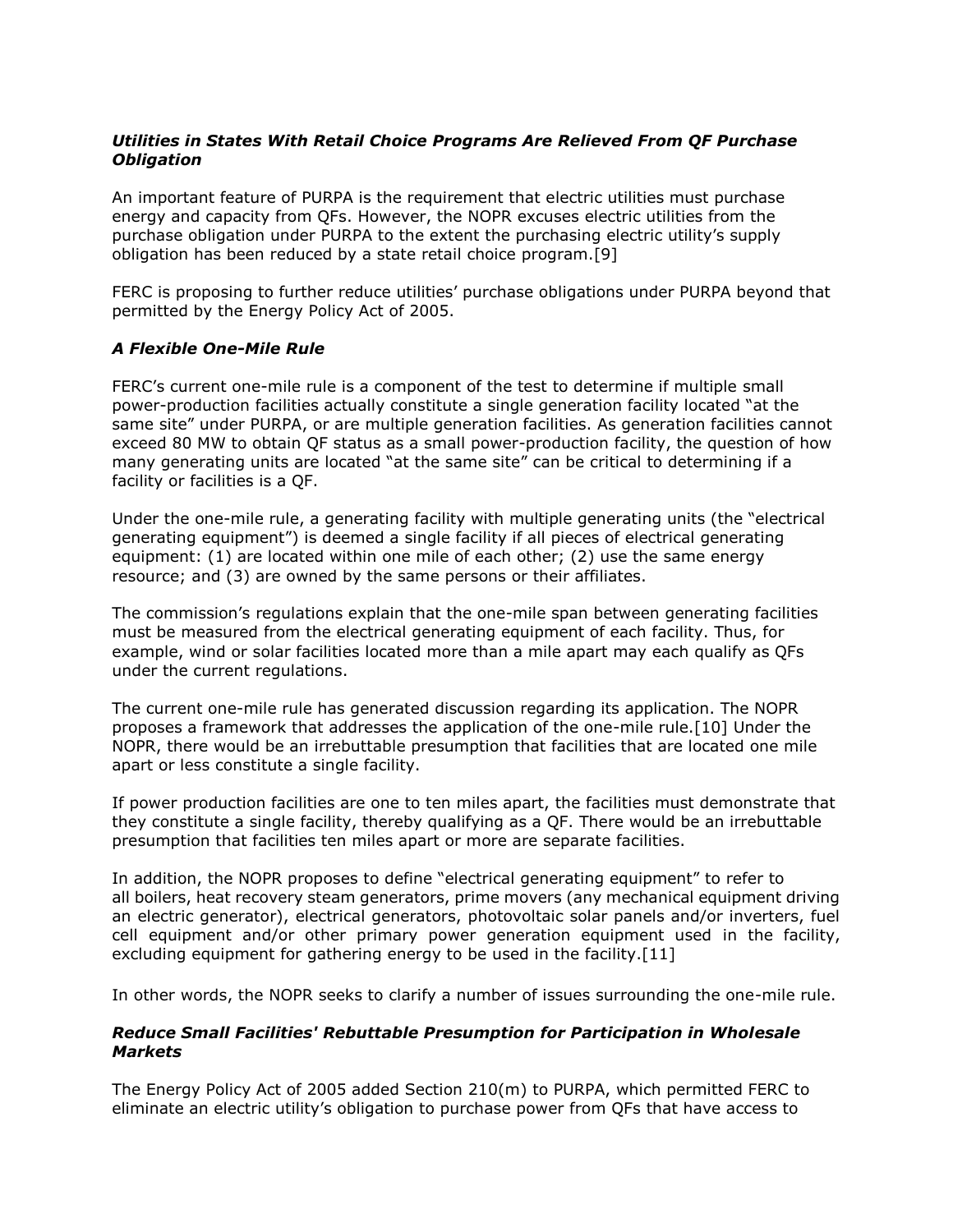organized wholesale markets.

FERC's regulations implementing Section 210(m) established a rebuttable presumption that QFs under 20 MW lacked access to organized wholesale markets and therefore, unless the presumption could be rebutted, the purchase obligation for QFs under 20 MW remained intact.

The NOPR proposes to reduce the rebuttable presumption for small power-production facilities from 20 MW to 1 MW.[20] However, the NOPR explicitly maintains the 20 MW threshold for cogeneration facilities. Under the proposal in the NOPR, utilities in RTOs and ISOs would be able to seek exemptions from the obligation to purchase energy or capacity from small power-production facilities larger than 1 MW if they provided nondiscriminatory access to the RTO and ISO organized markets.

FERC appears to believe that, as many small power production facilities continue to be developed, those in regions with organized markets have access to buyers for their output. On the other hand, the development of cogeneration facilities has lagged, and the NOPR would maintain the purchase obligation for any such facilities under 20 MW even in organized markets.

### *QFs Must Demonstrate Commercial Viability and Be Supported by Suitable Financial Commitments*

The NOPR also proposes to require QFs to demonstrate that a proposed project is commercially viable, and that the QF has a financial commitment to construct the proposed project pursuant to objective, reasonable and state-determined criteria in order to be eligible for a LEO.[13]

The commission believes that this reform will confirm that QF projects have sufficient support before obligating electric utilities to include nascent QF facilities in their resource planning.

### *Reformed QF Certification Process*

Finally, the NOPR proposes to permit a party to challenge a QF's filing to self-certify or selfrecertify that its facility meets the requirements for QF status without being required to file a separate petition for a declaratory order and pay the associated filing fee.[14]

However, the intervening party would have to make a prima facie demonstration in its protest that the QF's self-certification did not comply with the PURPA regulations.

### **Conclusion**

As noted, the changes proposed in the NOPR, if adopted by FERC, are likely to provide for QFs to be paid market-clearing rates, rather than avoided-cost rates, among other significant changes.

Parties interested in commenting on the PURPA NOPR must file their comments with the Commission in FERC Docket Nos. RM19-15-000 and AD16-16-000 within 60 days after the NOPR is published in the Federal Register.